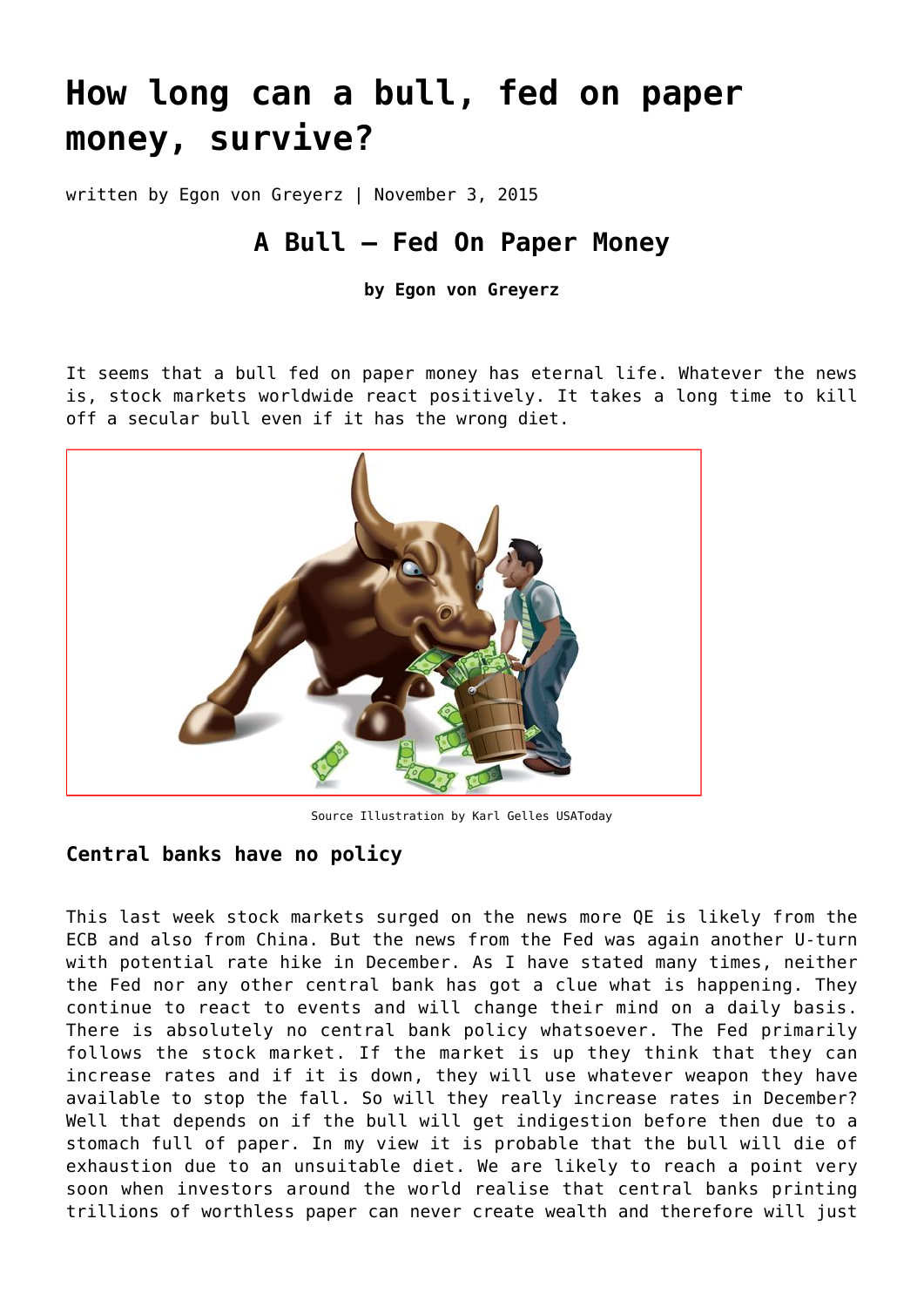lead to a total implosion of the financial system as it gets multiple system failure. Looking at the bad news from all across the world, it is likely that this secular bull will turn down strongly before the end of 2015.

#### **Stocks have already topped in real terms**

Stocks are not up in real terms. They are only up because the world has increased total debt by 50% or around \$70 trillion since 2007. In a normal world that magnitude of credit creation would have produced not just inflation but hyperinflation. But all this debt never reached real people. It was mainly used to prop up the financial system and thus continuing to fuel the speculative bonanza in all financial markets.

The secular bull market in stocks topped around 2000. If we measure stock markets in real terms, they are all down substantially since 1999-2000. The Dow for example is down by 2/3 since 1999. And real terms means gold. Because gold is the only honest medium of exchange and the only money which has survived in the last 5,000 years. Gold is not an investment. No, all gold does is to represent stable purchasing power. A decent quality man's suit 2,000 years ago cost one ounce of gold just like it does today. Throughout history, corrupt leaders and governments have consistently overpromised ? and under delivered leading to chronic deficits, money printing and mounting debts. This is why gold is continuously going up measured in paper money. And this is why gold will go to unimaginable heights in coming years as global debt increases exponentially. Just look at the US. There has not been a real budget surplus in the US since the early 1960s. A reserve currency cannot rest on a foundation of quicksand in the form of massive debt. This is why the dollar will soon continue its fall until it reaches its intrinsic value of ZERO as Voltaire said in 1729. All other currencies will also participate in this race to the bottom. But the dollar will soon take the lead.

#### **Demand for physical gold very strong**

The unrelenting debasement of paper currencies will lead to continued gold appreciation. But it is not only the mismanagement of the world economy which will put upward pressure on gold. Physical demand for gold is extremely strong. For the first ten months of 2015, China has bought over 2,100 tons of gold. This points to a probable 2,500 tons of gold acquired by China for all of 2015. India is likely to buy around 1,000 tons this year. That makes a total of 3,500 tons for just these two countries and there are many other countries increasing their holdings also. Global gold mine production is 2,500 tons which means that just two countries are buying 1,000 tons more than annual production.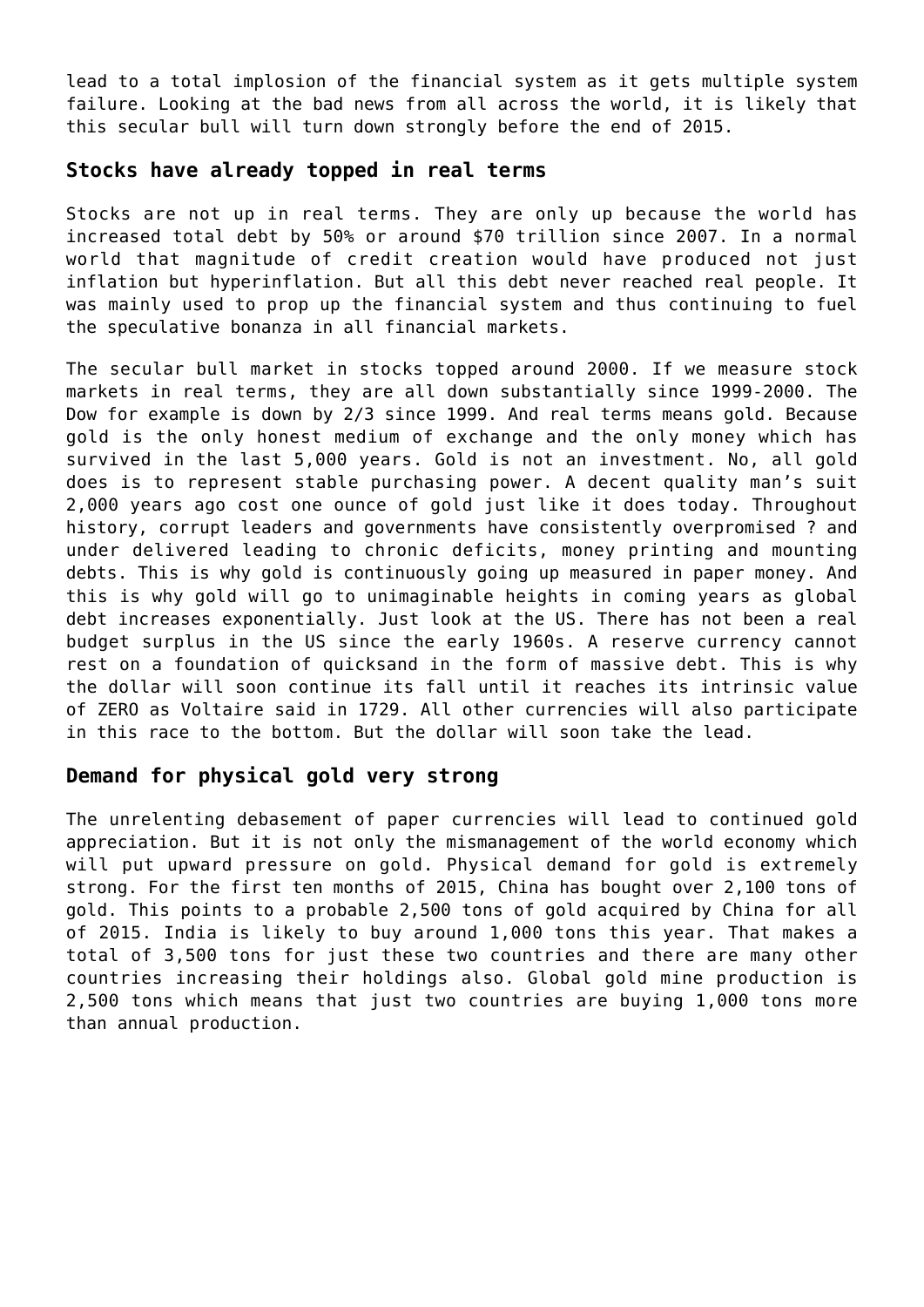

## **Gold manipulation**

But with exponential money printing and stronger demand for gold than ever, why is gold not going up? Because in the modern corrupt financial world, real assets and real values don't count. No, today it is all about paper assets and paper trading aka derivatives. Thus the gold price is not set based on the physical market. No, a manipulated and suppressed paper market is what determines the gold price. Big banks and central banks with the assistance of the BIS (Bank of International Settlements) are continuously suppressing the gold price in the paper market. This intervention is apparent for anyone to see since it often takes place even before the market opens or in a very thin market. No commercial seller would ever dump gold when there are no buyers. This ugly game is totally obvious and GATA has innumerable pieces of proof but so far to no avail.

Central bank gold is covertly being leased or sold and the bullion bank stocks are decreasing rapidly. Nick Laird of [Goldchartsrus](http://www.goldchartsrus.com) has estimated that notional daily paper trading in gold is around 8,000 tons. Daily gold production including scrap gold is 10.5 tons. If Nick's figure is correct the daily gold paper trading volume is almost 800 times the daily physical production. In the futures markets, including the Comex, there is maximum 1/100 of physical gold for every ounce of paper gold. In the bank market, paper contracts are issued with virtually no physical backing. The day that holders of paper gold realise that they will never get delivery of physical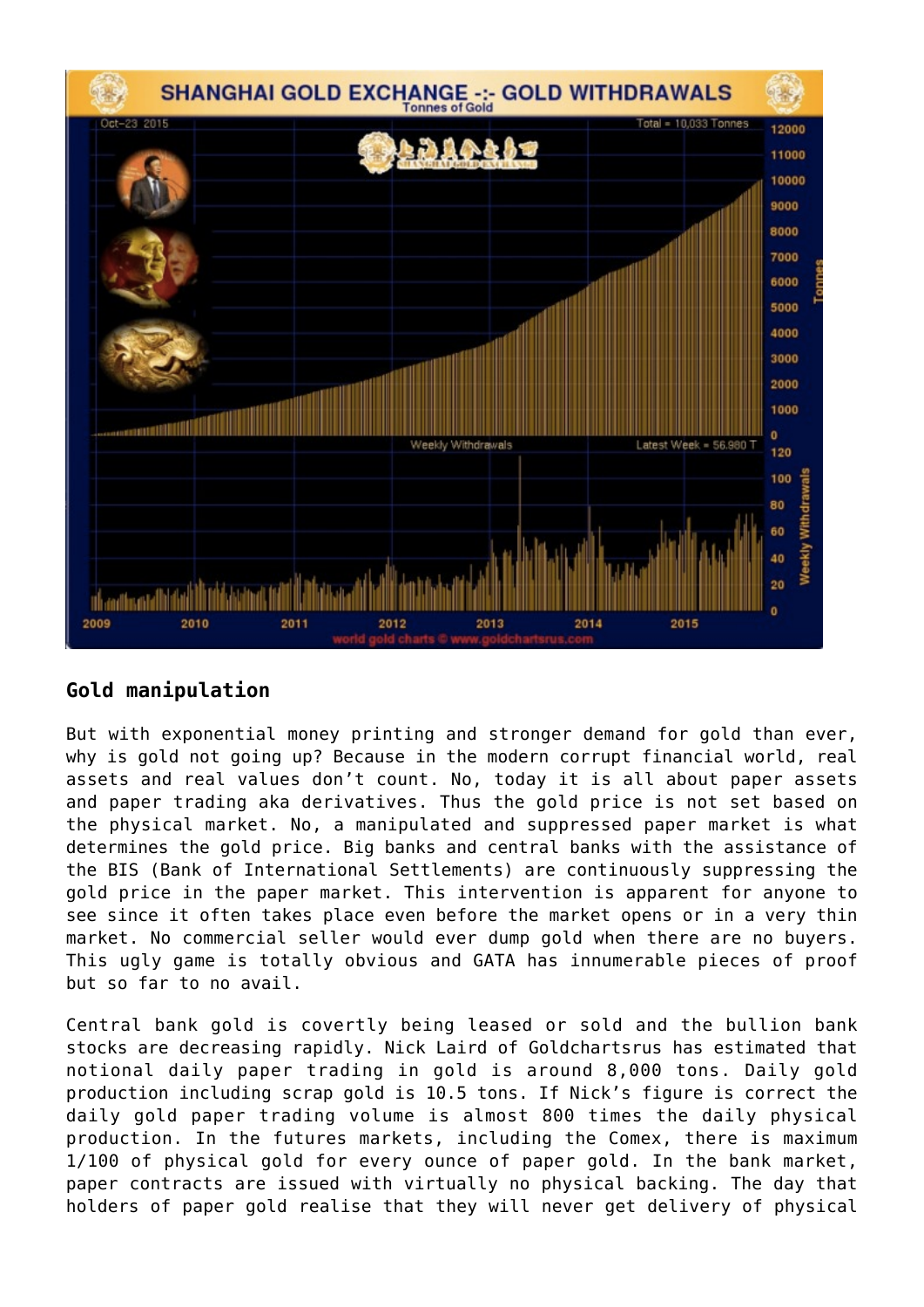gold, the gold price will go up faster than anyone can imagine. And that day is probably not far away.



#### **Physical gold is insurance and wealth preservation**

Gold should not be bought for speculation or for a short term investment. Instead for the privileged few that have savings, gold should be bought as insurance against a rotten financial system and in order to preserve wealth. But remember it must be held in physical form and stored outside the banking system.

When we advised investors in 2002 to put an important percentage of financial assets into gold at \$300, our target was \$10,000 in today's money. We still stand by that target as a minimum. The problem for the world is that we are unlikely to have today's money for very much longer. Because soon all central banks will print unlimited amounts of money to try save the world financial system from collapsing. But sadly solving a problem using the same method that caused it will not work and eventually we will see a deflationary implosion of the financial system. But before that we will have a brief period of hyperinflation that in nominal terms could take gold to \$100,000 or \$100 million.